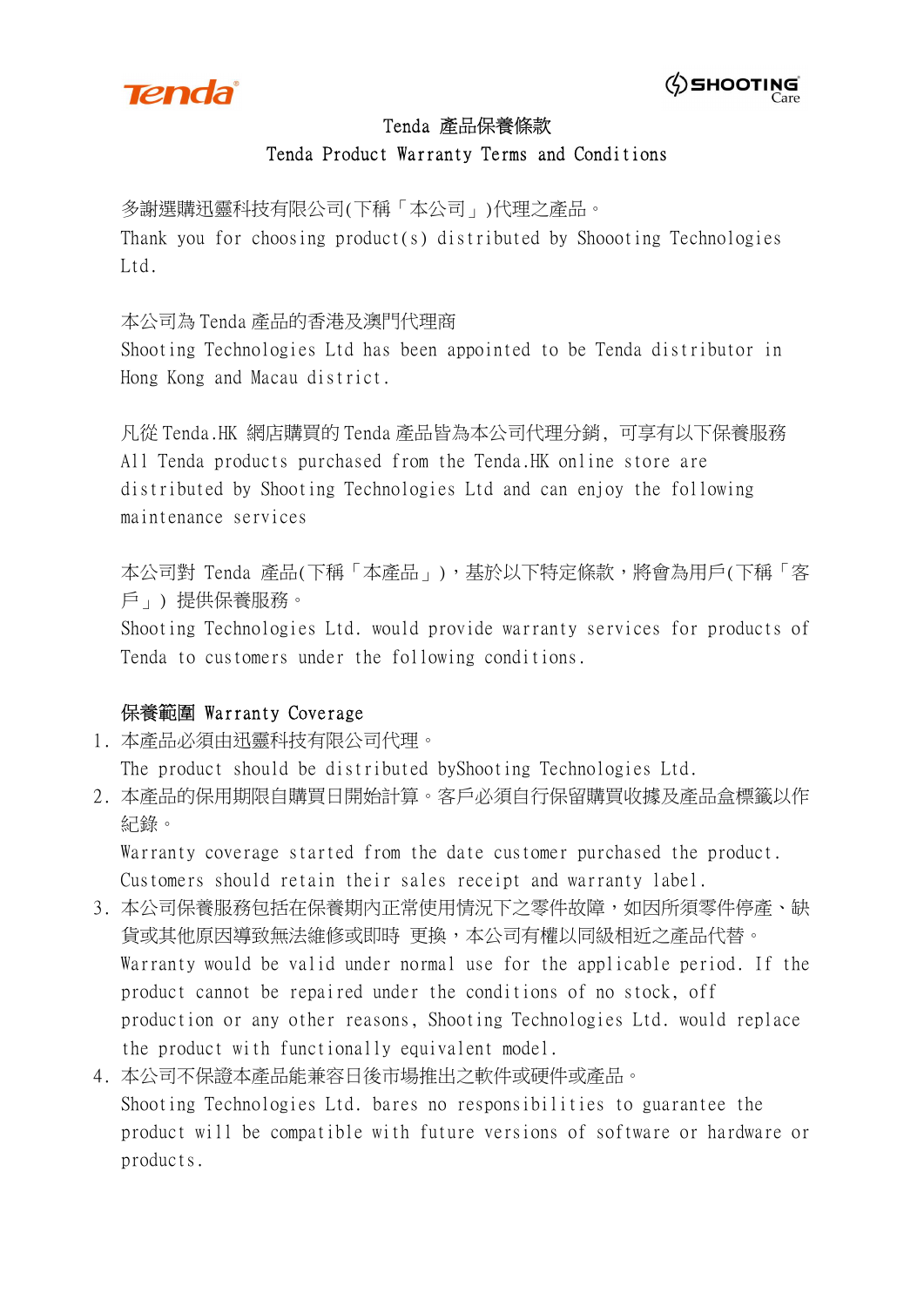

# 保養期限 Warranty Period

- 1. 以下產品享有 36 個月自攜有限保養服務。 Shooting Technologies Ltd. provides repairs at no additional charge within 36 months carry-in limited warranty for below products.
- 無線路由器 Wireless Router
- 無線接收器 Wireless Client
- 訊號延伸器 Range Extender
- 2. 以下產品享有 12 個月自攜有限保養服務。
	- Shooting Technologies Ltd. provides repairs at no additional charge within 12 months carry-in limited warranty for below products.
- USB 網路適配器 USB Network Adapter
- USB 集線器 USB Hub
- 電力線網路橋接器 Home-Plug
- 旅遊迷你路由器 Travel Router
- 4G/5G 路由器 4G/5G Router
- 雲端攝影機 IP Camera

### 豁免保養責任 Exclusions to the warranty

- 1. 基於以下條件,本產品將不獲保修: Warranty does not apply under the following conditions:
- 2. 不依照說明書指示使用之損壞。 Misuse by not following the instructions properly.
- 3. 基於任何原因(包括意外),人為損毀、跌撞、不正當之安裝或操作所造成之損 壞。

Any accidental, misuse or intentional damages causing malfunction.

- 4. 自行拆裝或曾經被非本公司認可之修理、更換所產生之問題及故障。 Unauthorized repairing or modification done to the product.
- 5. 因輸入不當電壓所導致之零件失靈。

Improper voltage supply

6. 硬件正常耗損。

Normal wear and tear

- 7. 非原購買者的產品擁有權轉讓。 Transfer of ownership
- 8. 因不可抗力造成損壞的,如火災、水災、地震、雷擊、颱風等自然災害。 Damage caused by acts of nature or natural disasters, such as fire, flood, earthquake, lightning, typhoons and other natural disasters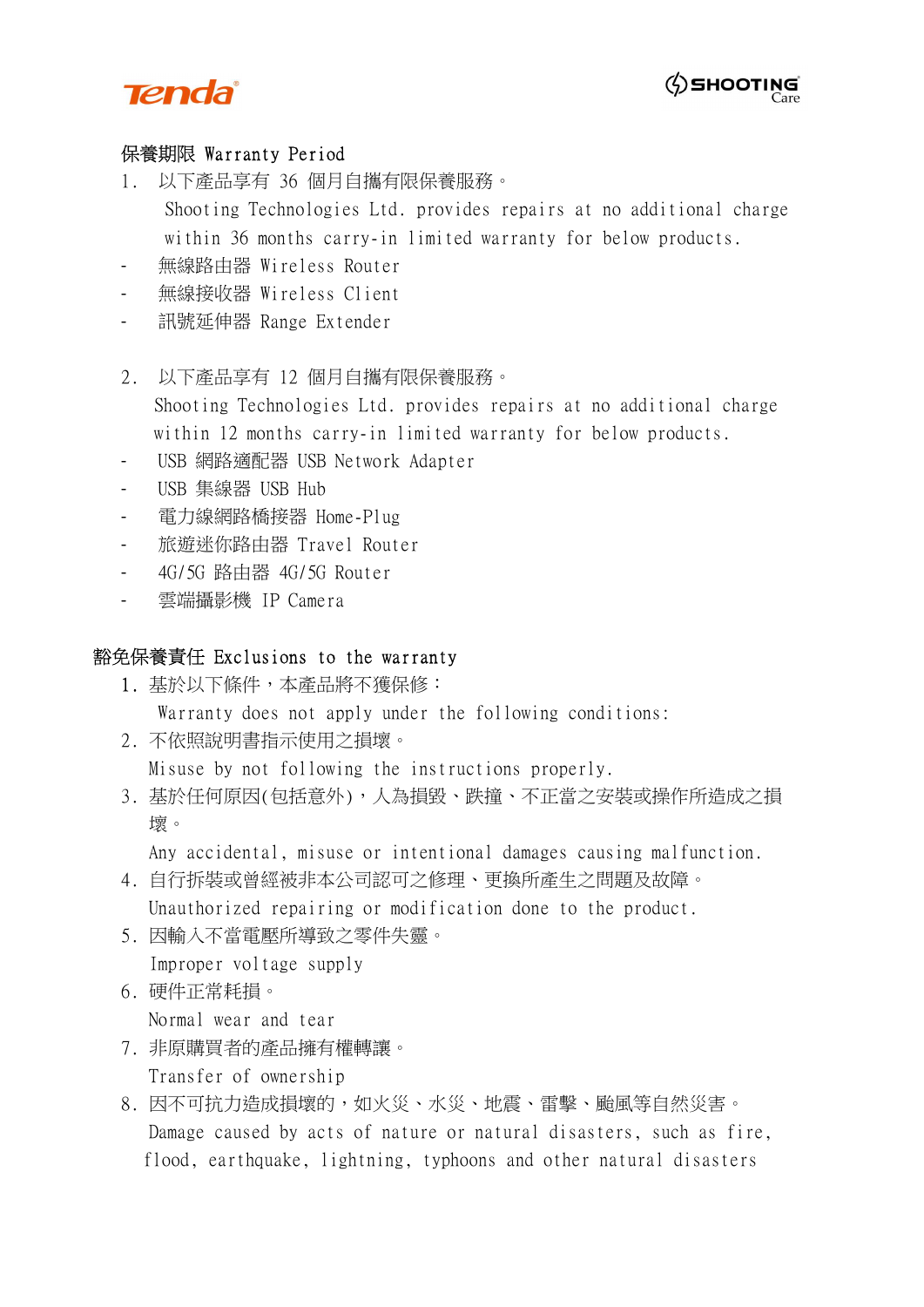# **Tenda**

- 9. 對非產品本身品質問題不滿意的,如:對產品顏色、外觀、形狀不滿意等。 Dissatisfaction on the product other than its quality, e.g. product color, outlook, shape.
- 10.同時,本公司不負責承擔因本產品之品質問題所造成的其他間接損失、花費及其 它附帶損害,包括但不限於資訊遺 失,預期利益損失等等。 At the same time, Shooting Technologies Ltd. is not liable for any indirect loss, cost, or consequential damages caused by the quality problem of the product, including but not limited to loss of data, expected benefits and etc
- 11.產品存放在高溫或潮濕的位置、或經浸沒在水中所造成的損壞。 Damage by storing the product in a hot or humid location, or by submerging the product (water, coffee, beverage and etc.)
- 12.客戶未能提供產品有效保養標籤及購買發票/收據。

Customers could not present their sales receipt with valid warranty label.

13.隨本產品附上之贈品或配件。

Accessories or gifts are not being covered.

14.如有任何爭議,本公司保留最終決定權

In case of any dispute, Shooting Technologies Ltd. reserves the rights for any final decision.

# 保養須知 Warranty service

1. 用戶享用維修服務時需出示購買發票及本公司產品盒標籤,並須提供聯絡姓名、 電話、產品序號、產品購買日期等資料。 Customers should provide product information and their contact

information with the presentation of the warranty label and sales receipt.

2. 產品經本公司測試後,沒有任何故障情況或能正常運作及通過原廠設定,即判定 為維修完成。

Products would be labeled as "Passed" in condition of passing the product investigation in default settings as instructed by the manufacturer.

3. 測試中如有損壞或損失,本公司一概不負責及賠償。

Shooting Technologies Ltd would not take any responsibilities on the damage of the product during product investigations.